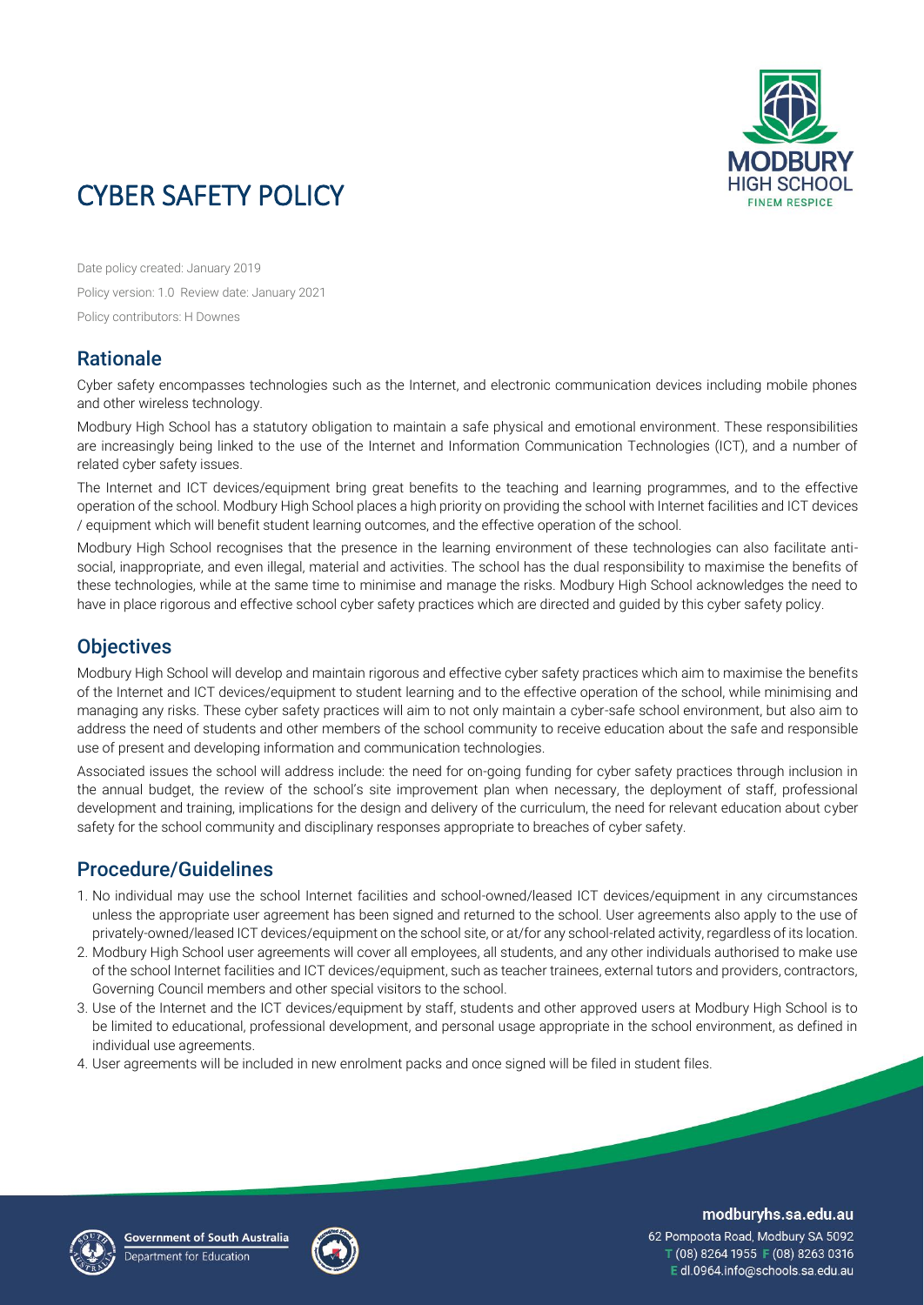

- 5. The school has the right to monitor, access and review all use. This includes personal emails sent and received on the school's computer/s and/or network facilities at all times.
- 6. The school has the right to audit at any time any material on equipment that is owned or leased by the school. The school may also request permission to audit privately owned ICT devices/equipment used on the school site or at any school related activity. 7. Cyber safety depends on the effective practice by responsible ICT users (staff, students).
- 
- 8. The safety of students is of paramount concern. Any apparent breach of cyber safety will be taken seriously. In serious incidents, advice will be sought from an appropriate source. There will be special attention paid to the need for specific procedures regarding the gathering of evidence in potentially serious cases. If illegal material or activities are suspected, the matter may need to be reported to the relevant law enforcement agency who will take further action including confiscation and disposal of devices.
- 9. If students or parents/caregivers raise concerns about online bullying outside of school hours they will be encouraged to seek advice from social media platforms/police. Advice can also be found at the following websites [www.esafety.gov.au](http://www.esafety.gov.au/) and [www.carlyryanfoundation.com](http://www.carlyryanfoundation.com/)

At Modbury School we take appropriate steps to protect our students:

- Educating the students to use the equipment appropriately.
- Turn off the screen.
- Report immediately to the teacher any inappropriate materials
- Refrain from accessing inappropriate sites
- Should teachers or students encounter unsuitable material it will be reported to DfE CONNECT helpdesk as a matter of urgency by site administrator.

#### Steps we take to protect students

- Use of a filtered service
- **Supervision**
- Planned activities
- Websites are previewed by teachers to ensure they are suitable for student's curriculum needs
- Students are taught to use the internet safely

#### Safety points for students

- Only use your login username and password
- Do not delete files or settings
- Do not give you names or address to anyone online
- Ask permission before taking anybody's photo
- If you see anything you do not like report it to your teacher
- If you are bullied don't ignore the bullying tell someone you trust, never reply, ask a teacher for help

#### Cyber Bullying

Cyber bullying is bullying through the use of communication technology like:

- mobile phone text messages
- emails
- websites
- social media





### modburyhs.sa.edu.au

62 Pompoota Road, Modbury SA 5092 T (08) 8264 1955 F (08) 8263 0316 Edl.0964.info@schools.sa.edu.au